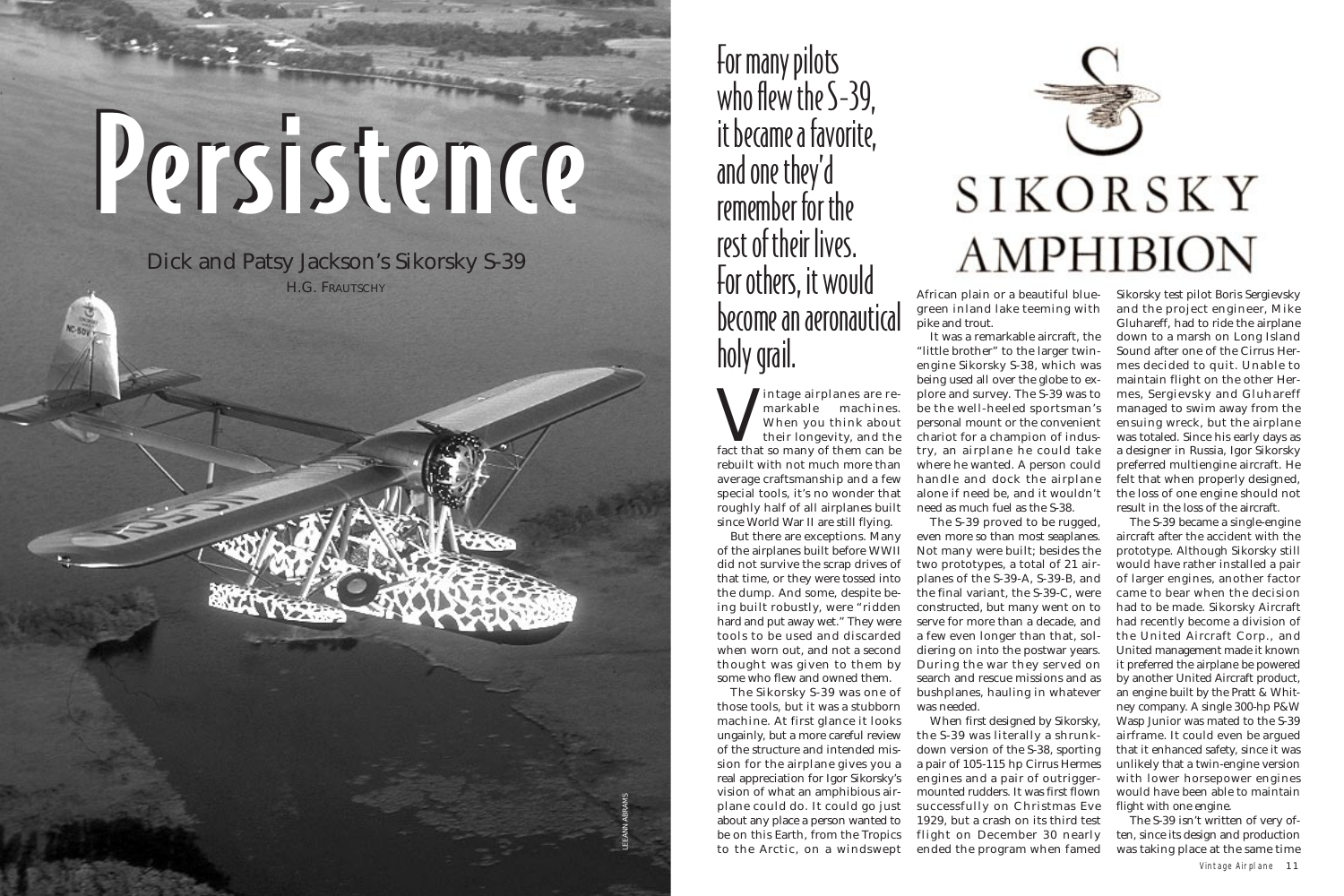as another Sikorsky "Amphibion" (Sikorsky's coined term for his amphibious airplanes)—the fourengine airliner being designed and built for Pan American Airways, the S-40. Working closely with Pan Am consultant Charles Lindbergh, Igor Sikorsky designed the airplane to be a quantum leap from the capabilities of the S-38. The S-39 wasn't an afterthought, but understandably, it didn't get a lot of notice when compared with its much larger brethren. For many pilots who flew the S-39, it became a favorite, and one they'd remember for the rest of their lives. For others, it would become an aeronautical holy grail.

Dick Jackson, of Rochester, New Hampshire, has loved vintage airplanes all his life. He's owned a number of great ones, and still owns the rare Waco Model D, a closed-cockpit black biplane that comes straight out of the pages of 1930s pulp magazines like *Flying Aces*. He also phibian made the most sense, since you didn't have to leave it outside all

the time, and you could just taxi up to the fuel pumps. Being able to alight on both water and land gave plenty of options for places to visit, instead of being bound to only seaplane bases. For practical reasons, he

ruled out wooden airframes, since they didn't hold up well over the years. That meant an all-metal

airframe, and when the folder of research materials started to grow, it became obvious that the airplane he was looking for was a Sikorsky Amphibion. He soon discovered that finding one was a real challenge. None were flying, and there were few bits and pieces that could be found. Given the way the airplane was constructed, I suppose it's not surprising that the parts seemed to scatter as soon as an airplane was deemed unairworthy.

Dick Jackson's a persistent New England businessman, a characteristic that has served him well over the years while restoring the S-39. Once he decided to rebuild a Sikorsky, he was going to pick apart every lead he could uncover. His first major breakthrough came in 1964, when he asked his good friend Steve Rhodes to follow up on his research. He gave Rhodes a list of the eight S-39s thought to be in Alaska. One proved to be if not the jackpot, at least a good start. At the end of the Aleutian is-

land chain is the small Inuit village called Naknek. There, Steve asked about the whereabouts of the remains of NC-50V, which had been rumored to have been abandoned after being damaged in 1944 or '45. No adults knew of the airplane, but an 8-year-old boy did—he and his buddies were using it as their clubhouse!

By truck to King Salmon and then by airfreight to Anchorage, it was finally shipped, dirt and all (so no little buried parts would be lost), to New Hampshire, where it arrived in 1965. Thankfully, the airframe did still have its all-important nameplate. Now Dick had a place to start, but didn't know how long the road would be. If he had, he might very well have decided the project was pure folly.

**As it turned out, a total of five of the 21 production Sikorsky S-39s built would contribute parts to the final restoration. NC-50V's registration number had been canceled for the Sikorsky, and wound up on a Piedmont Airlines airliner. When Dick asked, the company graciously gave up the number so it could be reassigned to the S-39.**

**A hull does not an airplane make, so the search continued.**

**NC809W, S/N 911, had crashed into the water of Two Lakes, Alaska, back in 1957 (where it remains to this day, and it's owned by Greg Herrick), but the wing center section had been replaced prior to the crash. That center section was located in Anchorage and became the basis for the restoration's center section. Finding that center section proved to be critical, as it helped allow Dick to convert his S-39B to a C model, with a 400-hp Wasp Junior installed, a higher gross weight, and all 95 gallons of fuel in four tanks mounted in the center section. (The B model had two 14-gallon fuel tanks in the forward portion of the hull, with two wing tanks mounted in the center section.)**

**809W had been the very first B model converted to a C model by the Sikorsky factory.**

**In 1931, the final S-39 to roll down the ramp at the Sikorsky factory in Stratford, Connecti-S-39B. Later, it was converted to an S-39C Special by another FBO. Operated by Wien Alaska Airlines, it was eventually left as derelict. Dick was able to recover the right wing and the tail outriggers from what was left of the airframe.**

**NC-54V, S/N 916, was damaged American newspaper, crashed in beyond repair in a water landing during 1944, and Dick was able River in 1935. It was fortunate to recover the left wing and the empennage from that airplane.**

**cut, was NC-58V, S/N 920, an of the Sikorsky S-38, told the and the SC Johnson Wax Co. Upon realizing it was not an S-38 part, Tom Kalina, a corporate pilot for SC Johnson Wax who enjoyed researching the company's history related to its use owner of the part to call Dick and offer it to him! The airplane, which belonged to the New York** 

**The final airframe to contribute a piece that could be used as a pattern was NC14326, S-39B S/N 918 (later converted to a C). In all of their searching, Dick and Patsy had never found even a scrap of a wingtip float. Finally, in the early 1990s, by sheer luck they ran across the only tip float from an S-39 known to exist. It was in a barn near Albany, New York. It was offered to the Jacksons after a note was published in** *EAA Sport Aviation* **concerning the search for S-38**

**parts by Born Again Restorations ing to cut a few corners during It might have also been tempt-**

**a field alongside the Hudson the float was found, as no blueprints existed for the part. The original item was used as a pattern. It doesn't look very big when compared with the rest of the airframe, but each float has 1,274 rivets installed!**

**With a pile of mostly corroded parts that could in many cases act only as patterns, it seemed to be a long shot that the entire airframe of a nearly 2,700-pound airplane could be constructed in anyone's lifetime. There was literally more than a ton of work to be done!**



*covered from the Alaska bush near Naknek, Alaska. It* loves seaplanes, and had been stripped of just about everything usable, and so in 1962 he started was being used as a clubhouse by an 8-year-old Inuit researching antique boy and his friends. When found, it had small trees seaplanes. An am-*The fuselage hull and wing bits and pieces for S-39 N50V, S/N 912, lies in a loading area after being reand undergrowth pushing up through the structure!*



*Most often, each piece had to be constructed using the original parts for patterns. Here, a portion of the engine cowling is used to create a pair of dies that were used to press louvers for the cowling.*



*Each of the tail booms was repaired and then coated with epoxy primer.*

JIM KOEPNICK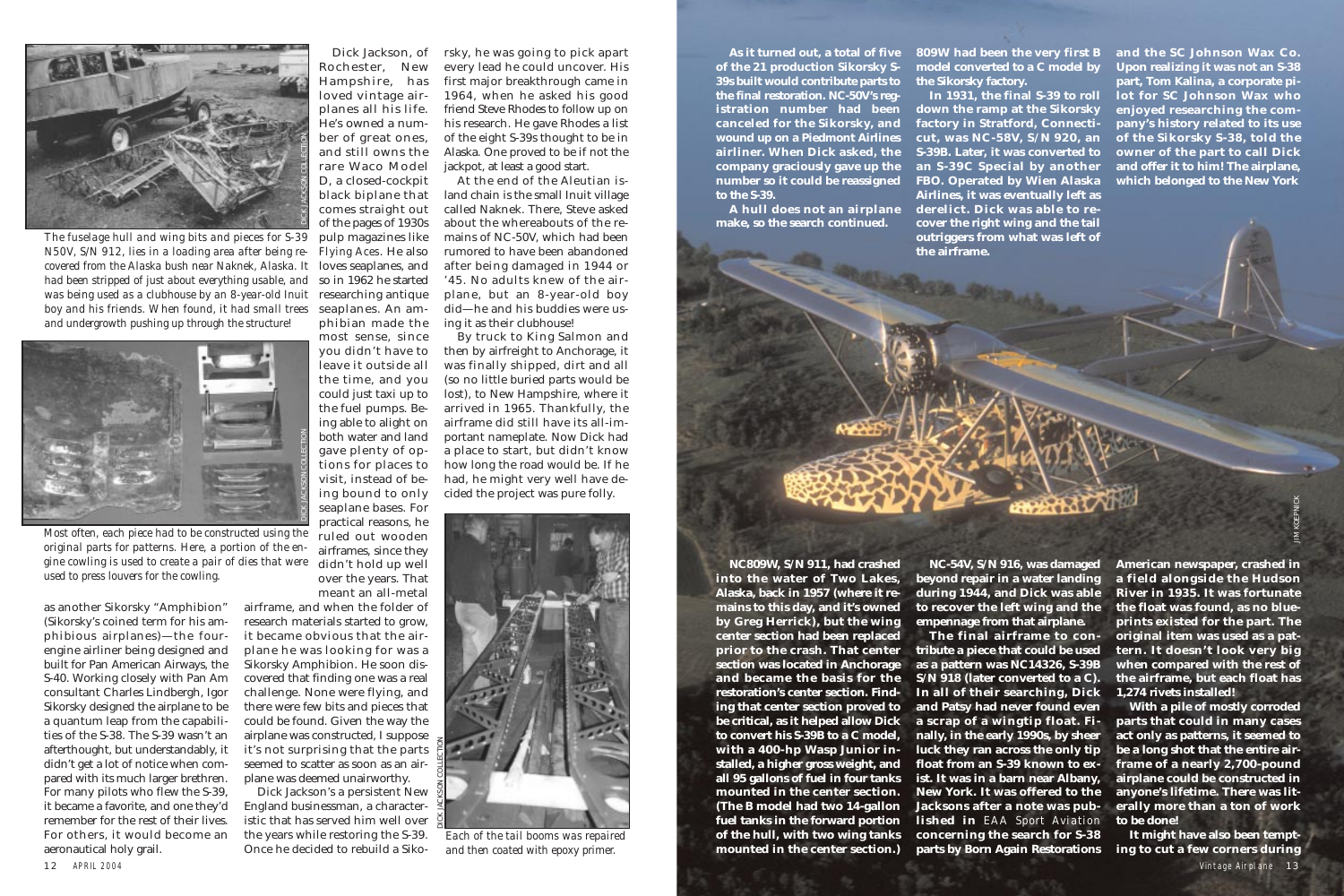was intact, it showed the technical changes needed to convert the S-39 to a C model. Dick deviated from one method of original construction—the original corrosion protection for the wings was a combination of red lead oxide primer, covered by beeswax. The areas coming in contact with fabric were dope-proofed using tin foil. For the restoration, Dick chose to use epoxy primers.

The tail section also required the manufacture of some new ribs, along with a set of spars. The rudder is an original part that could be repaired. Even the ripples in the rudder's skin surface, which were there when the airplane was built, have been maintained.

The first major piece recovered, the hull to NC-50V, was severely corroded. Three major bulkheads needed to be replaced, as well as the upper decking, hatches, and window frames. The bottom skins and the keel also had to be replaced. All of the riveting was done using the same methods craftsmen at Sikorsky had used in 1930. The upset side of the rivet was rounded, instead of flat. All of the hardware in the airframe is white cadmium plated, and all nuts that must be safetied are done so with cotter pins—no elastic stop nuts were used. All of the control cables are spliced, with no compression fittings used.

The interior is strikingly original. Since both fabric and leather upholstery samples were found from the various S-39s, Dick and

Patsy chose to use leather for the seat cushions, and the interior side panels were reproduced from mahogany, using the original parts as patterns. The instrument panel is equally original, with the addition of a small panel that hides the modern switches and controls for the alternator, radios, and intercom. One of the original parts in the cockpit is the control wheel, which was disassembled and then reglued. The S-39 came equipped with a control wheel on the pilot's side, and a removable control stick on the right.

Unlike the S-38, the cockpit to the S-39 is entered through the cabin. (The S-38 must be entered through hatches on each side of the cockpit.) With two up forward in the cockpit, there's still plenty of room for two or three passengers in the aft cabin, though with three on the seat, they'd better be married or very close friends!

Above the cockpit, mounted on the wing center section, is a neatly cowled Pratt & Whitney 965-AN1, which is rated at 400 hp at 2200 rpm while pulling 34 inches of manifold pressure. (The -AN1 is the military designation for the B series of the 985.) The cowling surrounding the Wasp Junior is new and secured using pins and wires.

14 APRIL 2004 Vintage Airplane 15 Dick owned an original set of

the restoration, but Dick was a stickler that the airplane be accurately re-created. Since he didn't have a riding lens (which serves as an "at anchor" light when the airplane is sitting in the water), Dick had a new set molded. He was also missing parts to the Pioneer position lights, so molds were made and new red and green lenses were cast.

Pyle landing lights, which were installed on many S-39s. Years before the project was completed, smooth-talking Larry Harmacinski talked Dick into selling the Pyle lights to him for his Waco ASO project. It gets complicated after that, but later, when a complete set of Pyle lights was made available, Larry bought that set, so Dick was able to buy back the set of lights he'd sold Larry years before!

Each part of the project had its





own little mountain to climb. More than half of the wing ribs in the 52-foot wing had to be built from scratch. There are 72 pieces in each rib, which meant more than 1,800 pieces were made for the wing's ribs. The center section from NC-809W proved to be unairworthy, so a new section was built. Since the unusable section



*The two long hatches and the smaller aft hatch allow you to gain access to the cabin. The aluminum vertical tube is a retractable handle that makes the climb up easier.*



*The completely new center section with its fabric covering applied. You can see the fuel tanks installed in the center section, which was done in the S-39C model of the airplane. Earlier versions had the fuel in tanks located in the hull.*



*The large tail wheel also doubles as the water rudder.*

*From the original Sikorsky Amphibion S-39 brochure.*



*The engine control quadrant, like the control wheel, is original.*